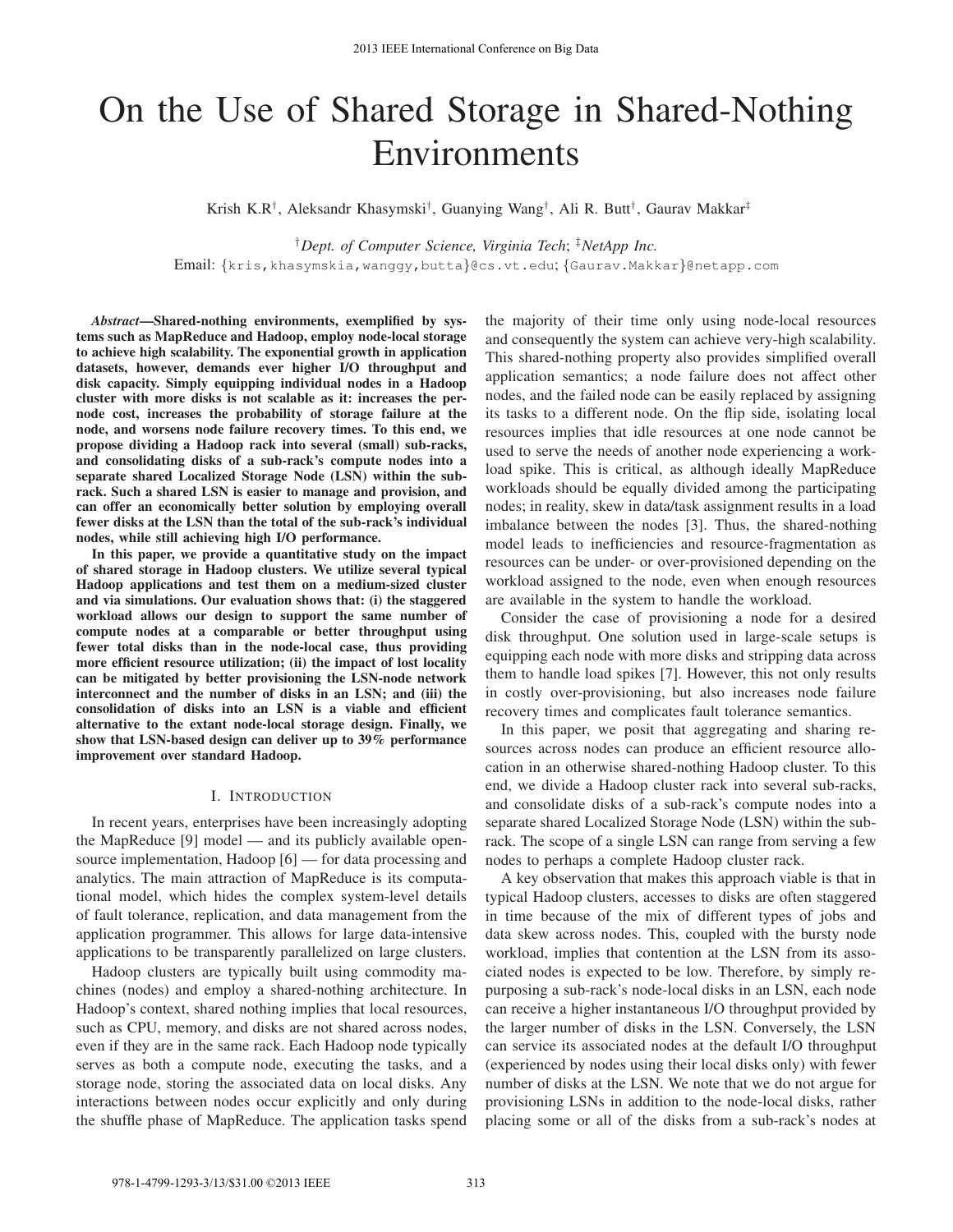

Fig. 1. Standard Hadoop cluster architecture.

their LSN. Of course, moving the disks away from a node and into a shared LSN results in loss of data locality, so achieving higher I/O throughput depends on appropriate provisioning of both disks and network bandwidth to the LSN. Our design, thus, *provides a practical control knob for realizing a desired performance-cost operating point for a Hadoop cluster*.

Another advantage of LSN-based design is that it decouples storage and compute provisioning, and allows for scaling up storage to meet the demands of big data applications by simply provisioning more disks at the LSN. Consolidating data into fewer high-density nodes opens the door for a myriad of global decisions and optimizations, such as deduplication, compression, and snap-shot generation. Standard enterprise fault tolerance techniques, such as RAID-5 and RAID-6, can also be employed more easily in our LSN-based design.

### II. INTEGRATING SHARED STORAGE IN HADOOP

In this section, we motivate our design of consolidating disks from individual Hadoop nodes into a local shared storage, and then outline several alternative shared-storage designs.

## *A. Hadoop Architecture*

A typical Hadoop cluster topology organizes nodes into racks as shown in Figure 1. In addition to a MapReduce runtime, Hadoop also includes the Hadoop Distributed File System (HDFS) that is based on GFS [10]. HDFS consists of a master data management component, *NameNode*, and worker components called *DataNodes*, which also run the compute managers *JobTracker* and *TaskTrackers*, respectively. HDFS divides the data into blocks (chunks) and distributes them across all DataNodes in the cluster. Moreover, the system typically maintains three replicas of each data block, two placed within the same rack and one outside.

# *B. Rationale and Motivation*

Application datasets continue to grow at unprecedented rates. To keep up with this trend, the per-node disk capacity on Hadoop clusters is increasing rapidly, e.g., from two 80 GB disks in the original MapReduce deployment [10] to four and (even eight) 3 TB disks [7] in modern Hadoop setups. This raises several issues about the viability of using nodelocal storage for all data. First, simply adding more disks to local nodes increases the chance of some disks failing, and



Fig. 2. Hadoop architecture using an LSN.

reduces the already typically low Mean Time Between Failures (MTBF) of a Hadoop node. Second, when using commodity Hadoop hardware, a significant time and bandwidth resources are spent on recreating replicas after node or disk failures. In contrast, Enterprise storage solutions have lower MTBF than commodity hardware clusters and ensure lower failure rate for the data [5], [4]. Third, provisioning all the storage needs of a node locally prevents use of advanced solutions such as the use of SSDs, as current price-points make it economically impractical to deploy such approaches at all the nodes. Finally, we argue that following the conventional wisdom of treating data-locality as the only design constraint in Hadoop clusters, results in a suboptimal solution, both in terms of performance and efficient utilization of resources. Factors such as storage utilization can no longer be ignored in the face of growing datasets.

Consider the following scenario. If a single task utilizes a single disk for 5% of its execution time, about 20 tasks are needed to fully utilize a single disk, given that tasks are all staggered so they do not compete with each other. If a node has 4 local disks, it takes about 80 tasks running concurrently to fully utilize all disks on the node. Moreover, if the tasks are not uniformly assigned to different nodes, which is typical, there will be a skew in the load with some nodes experiencing I/O bottlenecks, while others with idle disks. A better solution is to sacrifice some locality and consolidate disks into a localized storage node (LSN), which can service multiple nodes and thus achieve better disk utilization.

To this end, we propose consolidating the disks from a small number of compute nodes into an LSN, which yields higher average disk utilization and simplified cluster provisioning.

#### *C. Alternate Storage Sharing Scenarios in Hadoop*

A consolidated shared storage system can reside at different levels of the Hadoop architecture. In the following, we present three potential alternative scenarios for sharing storage in Hadoop.

*1) Naive Storage Consolidation:* A first cut design is to take all MapReduce related data and move it to a single consolidated storage outside the entire Hadoop compute cluster, and provision a very high bandwidth link between the compute nodes and the storage system. Such a setup is often deployed to connect a cluster file system to a supercomputer. However, in this configuration a typical large-scale data-intensive Hadoop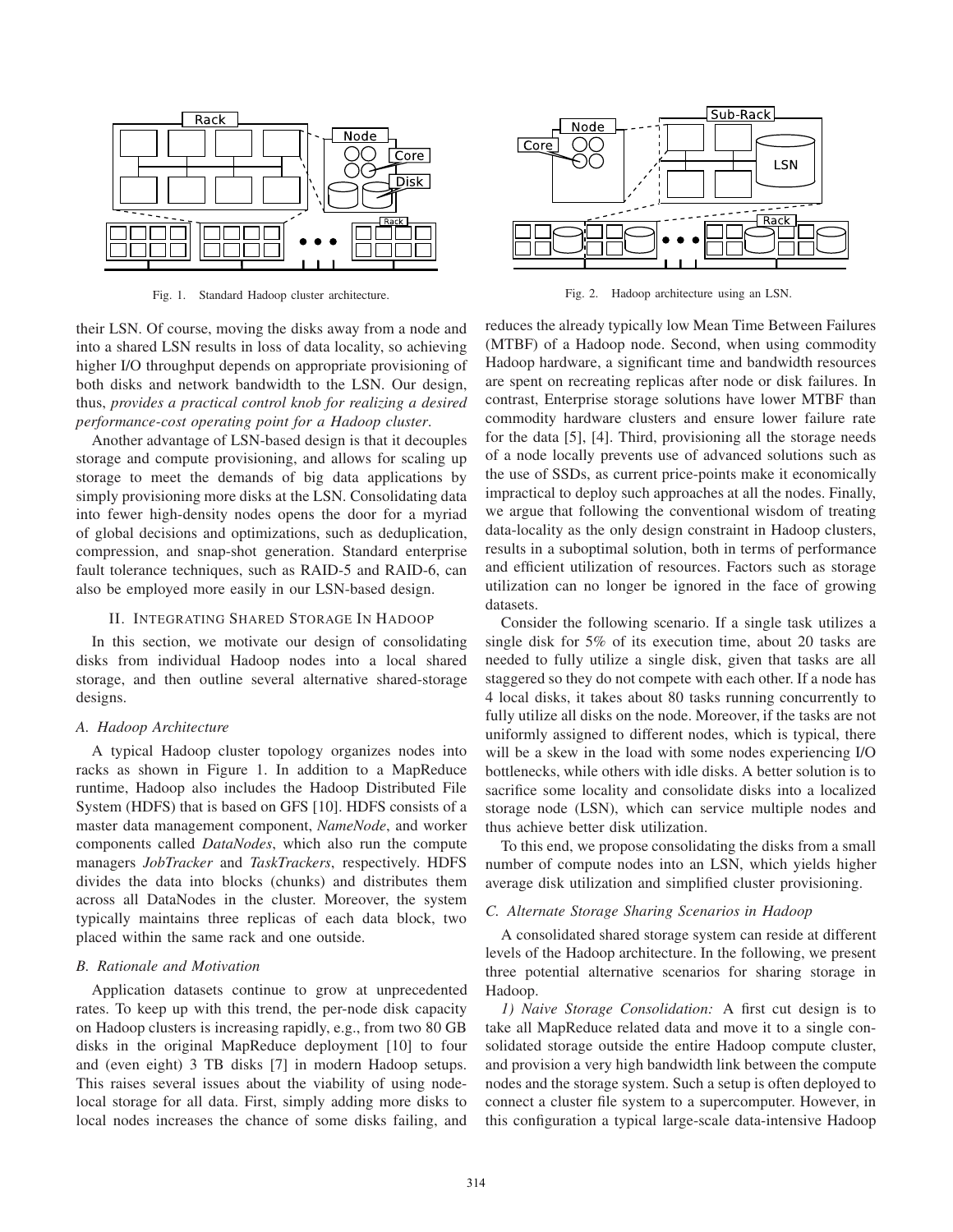

Fig. 3. Hadoop architecture using a hybrid storage design comprising of a small node-local disk for shuffle data and an LSN for supporting HDFS.

application would create an almost constant high-volume I/O flood to the storage system, which would quickly saturate the storage connection link and become a bottleneck. Moreover, aggregating storage cluster-wide would require a sophisticated cluster file system that treats the storage nodes as an integrated unit. This in turn would entail complexity in managing failures and providing high performance. Consequently, such a design goes against the very spirit of the MapReduce model that achieves unprecedented scalability by treating the cluster resources as loosely coupled with data stored locally, and that are readily replaceable.

*2) Localized Storage Consolidation:* The main bottleneck in the previous case is the interconnect between the global shared storage and Hadoop nodes. In our next design, shown in Figure 2, we limit the number of compute nodes that share a storage system, i.e., a sub-rack whose size range from a fraction of a rack to perhaps a complete rack. We refer to the shared storage as Localized Storage Node (LSN). The intuition behind this local consolidation approach is that it avoids the bandwidth bottlenecks by limiting the sharing to a few nodes instead of the whole cluster. All the disks from the sub-rack's compute nodes are consolidated into a corresponding LSN for the sub-rack. The LSN supports both their HDFS and shuffle data for the sub-rack.

In this configuration, map tasks no longer have node-level locality and must retrieve data from the corresponding LSN in the sub-rack. However, since data is now striped across a larger number of disks at the LSN than those of a single node, the LSN can provide much higher I/O throughput, which can mitigate the impact of lost locality. Moreover, since only a small number of nodes share an LSN, only the inter-rack interconnect is used for accessing data, and multiple sets of nodes (in different racks) can interact with their LSNs simultaneously, avoiding a global bottleneck.

*3) Hybrid Storage Consolidation:* One limitation of the previous design is that each compute node requires at least one local disk to run its operating system, and thus makes it impractical to remove all disks from a node to its associated LSN. The key insight of our next design, shown in Figure 3, is to store shuffle data, which is not replicated and usually consumed shortly after it is generated, on the node-local disk. Thus, we design a hybrid setup where the LSN stores HDFS

|              | <b>Network</b> |             | Data Storage |         |         |  |  |  |
|--------------|----------------|-------------|--------------|---------|---------|--|--|--|
| Conf         |                | N2.         |              | レゥ      | D3      |  |  |  |
| <b>Nodes</b> | 1 Gbps         | 10 Gbps     | disk         |         |         |  |  |  |
| <b>LSN</b>   | Gbps           | 10 Gbps     | disk         | 3 disks | 5 disks |  |  |  |
| Speedup      |                | 10 $\times$ |              | З×      | 5×      |  |  |  |
| TARI E 1     |                |             |              |         |         |  |  |  |

NETWORK AND DISK CONFIGURATIONS IN THE TESTBED.

data for a sub-rack of nodes, while a local node disk stores shuffle data and OS files required to run the node.

An extra advantage of the hybrid approach is that it paves the way for economically incorporating SSDs in the Hadoop architecture. For instance, the node-local disks can be replaced by (low-capacity) SSD devices for holding the OS and serving as a buffer for in-memory shuffle data. Given the good random I/O (especially read) performance of SSDs [1], handling shuffle data would be a well-matched use-case for them. This is also advocated by recent work on the importance of memorylocality rather than disk-locality in Hadoop [2].

### III. EVALUATION

In this section, we present the evaluation of the hybrid localized shared storage design in Hadoop. We compare a *baseline* Hadoop to LSN-based one.

# *A. Tests Using a Real Cluster*

Our first set of tests explore the impact of LSN on Hadoop performance using a real cluster.

*1) Experimental Setup:* Our testbed consists of a master node and 21 worker nodes serviced by three LSNs. The nodes have two 2.8 GHz quad-core Intel Xeon processors, 8 GB of RAM, and 1 SATA disk. The LSN nodes are identical to the rest of the nodes, but contain 5 SATA disks. The disks are Seagate Barracuda ES.2 7200 RPM with 500 GB capacity. The machines are connected to a dedicated Gigabit switch via 1 Gbps links as well as a dedicated InfiniBand switch via 10 Gbps links. We ran the three basic benchmarks: *TeraGen* with 1 mapper per compute node, *Grep* and *TeraSort* each with 16 mappers and 2 reducer per compute node. *TeraGen* generates 1 GB of data per worker node, which is the input for *Grep* and *TeraGen*.

*2) LSN Performance:* For our next experiment, we used 15 worker nodes to compare the performance of standard Hadoop (*baseline*) to that of LSN-based Hadoop using different network and storage provisioning. Figure 4 shows the results for six hybrid configurations with 3 LSNs, one per 5 worker nodes, and two standard configurations, where  $(N_x, D_y)$  refers to  $N_x$  and  $D_y$  in Table I. As a first point of comparison, we test  $LSN(N_1, D_1)$ , which consolidates all the HDFS storage onto a single remote disk per LSN, without changing the network bandwidth. Not surprisingly, going from fifteen local disks, to three remote disk, slowed *TeraGen*, *grep* and *TeraSort* by 2.45×, 2.55× and 1.50×, respectively, compared to  $Baseline(N_1, D_1)$ . The three disks do not provide enough bandwidth to keep up with the fifteen compute nodes and hence becomes a bottleneck.

Next, we test  $LSN(N_2, D_1)$ , which increases the network throughput available to each node, but still has only one disk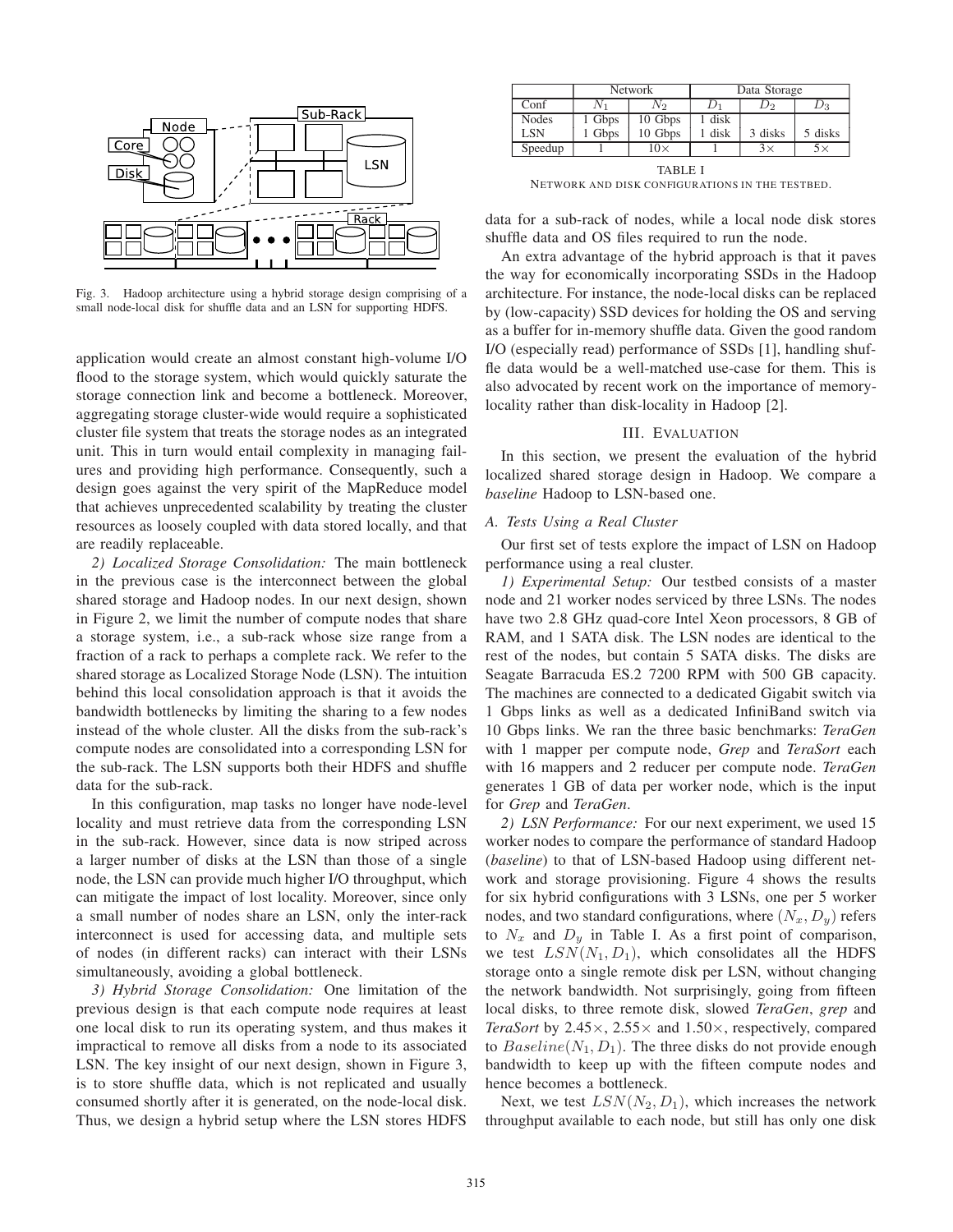

Fig. 4. Comparison of Hadoop (*baseline*) with LSN-based configurations.



Fig. 7. Performance of *baseline* Hadoop and LSN with different number of disks in LSN. The network speed is fixed at 4 Gbps.

per LSN. The higher network bandwidth does not improve the performance and *TeraGen*, *grep* and *TeraSort* execute 2.55 $\times$ , 2.37 $\times$  and 1.42 $\times$  slower than *Baseline*(N<sub>2</sub>, D<sub>1</sub>), respectively. In the next test,  $LSN(N_1, D_2)$ , we increase the number of disks, but not the network bandwidth. We see that the addition of disks improves the performance, as this configuration performed better than  $LSN(N_1, D_1)$ with a performance improvement of  $1.5 \times$ ,  $1.6 \times$  and  $1.2 \times$  in *TeraGen, grep* and *TeraSort*, respectively. The  $LSN(N_1, D_3)$ configuration uses even more disks, however, the network is a bottleneck and hence there is little extra benefit from adding the disks. Finally, we test better provisioning both network and storage, which is the intended deployment of our system.  $LSN(N_2, D_3)$  sees a performance increase by 24%, 20% and 39% in *TeraGen*, *grep*, and *TeraSort*, respectively, compared to  $BaseLine(N_2, D_1)$ .

These results show that balancing shared disk provisioning with an adequate network throughput to the LSN can perform better than the shared-nothing *baseline* Hadoop.

#### *B. Simulation Results*

*1) Simulating Hadoop Clusters:* In this set of experiments, we use simulation to study the impact of our LSN-based Hadoop in detail. Table II lists the applications and summarizes parameters therein, such as the input and output data size, the number of mappers and reducers, which we simulate.

There is ample previous research done on modeling and simulation of MapReduce workloads and setups [14], [17],



Fig. 5. Performance of *baseline* Hadoop and LSN with different number of disks in LSN. Network speed is fixed at 40 Gbps.

LSN

 $0.\overline{8}$  1 1.2 1.4 1.6 1.8 2 2.2 2.4

Fig. 6. Performance of *baseline* Hadoop and LSN with different network bandwidth to LSN. The number of disks at LSN is fixed at 64.



Fig. 8. Performance of *baseline* Hadoop and LSN with different network bandwidth to LSN. The number of disks at the LSN is fixed at 6.

| Application     | Map             |                 | Reduce | Number |         |
|-----------------|-----------------|-----------------|--------|--------|---------|
|                 | Input           | Output          | Output | Mapper | Reducer |
| Grep            | $10 \text{ GB}$ | 1 MB            | $1$ MB | 160    |         |
| <b>TeraGen</b>  | 0 <sub>KB</sub> | $10 \text{ GB}$ |        | 40     |         |
| <b>TeraSort</b> | $10 \text{ GB}$ | $10$ GB         | 15 GB  | 160    | 40      |
| Join            | $10$ GB         | $1$ GB          | 10 MB  | 160    | 40      |
| Aggregate       | $10$ GB         | 100 MB          | 10 MB  | 160    | 10      |
| Inverted Index  | 1 GB            | $10 \text{ GB}$ | 100 MB | 40     | 40      |
| PageRank        | $1$ GB          | $10$ GB         | 1 GB   | 40     | 40      |
| Small           | 100 KB          | 1 MB            | 10 KB  | 4      |         |
| Summary         | $10 \text{ GB}$ | 10 MB           | 10 KB  | 160    |         |
| Compute         | GB              | $10$ GB         | 100 MB | 40     | 40      |

TABLE II

REPRESENTATIVE MAPREDUCE (HADOOP) APPLICATIONS USED IN OUR STUDY. THE PARAMETERS SHOWN ARE THE VALUES USED IN OUR S IMULATIONS. FOR *TeraGen* THE LISTED MAP COST IS WITH RESPECT TO

THE OUTPUT.

[19], [16], [13], [11], [12], which we leverage. We choose our MRPerf [19] discrete event Hadoop simulator, as it has been previously used to study impact of data locality, alternative network topologies, and failure [19], [18]. The simulator provides us with means to investigate the performance impact of system features such as node, rack, and network configurations, disk parameters and performance, data layout, and application I/O characteristics — which we want to explore in the context of LSN design.

The MRPerf simulator takes as input the topology of a cluster, the parameters of a job, and a data layout, and produces detailed simulation results about how the job would behave on the specified cluster configuration. In this work, we extended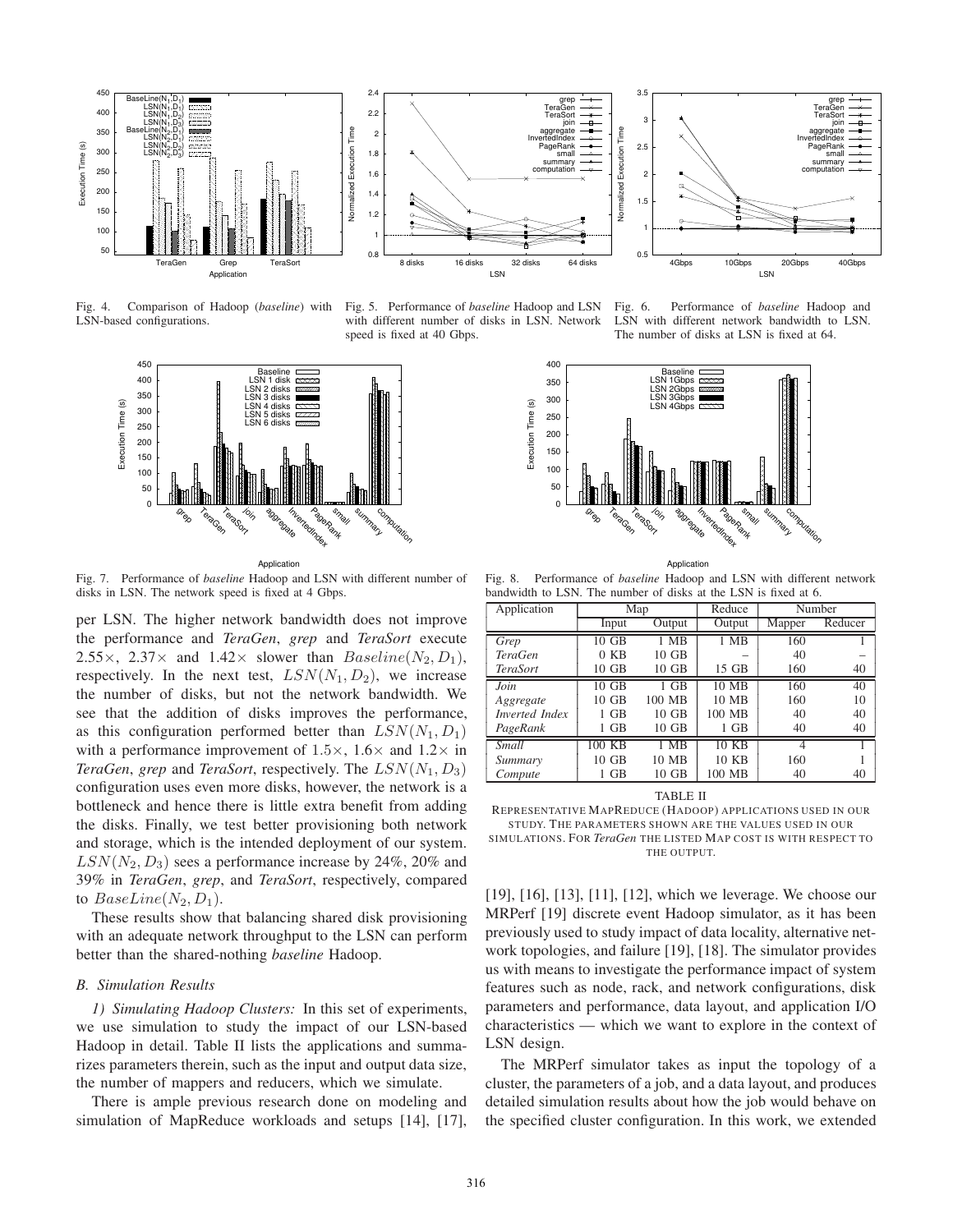

Fig. 9. LSN performance with Hadoop nodes equipped 2 Gbps links. Fig. 10. LSN performance with Hadoop nodes equipped with SSDs. Fig. 11. *baseline* performance compared to LSN with nodes equipped with SSDs and 2 Gbps links.

the simulator to support our application-oriented evaluation. The simulations use deterministic traces across multiple runs.

We focus on simulating a single sub-rack and analyze in detail different LSN designs choices and their effect on performance. We believe that the conclusion we draw will generalize to larger clusters comprising multiple sub-racks, each with its own LSN. This is true especially when a better provisioned communication channel is used between nodes and their associated LSNs to avoid the interconnect contention due to node-LSN traffic of different LSNs.

*2) 20-node LSN Simulation:* We consider a topology with 20 nodes and 1 LSN. Each of the 20 nodes has 8 cores and 4 disks and is connected via 1 Gbps links. In the LSN case, we aggregate up to 64 disks, leaving one disk at each node, and connect it to the switch via a 40 Gbps link. In some of the cases, we also increase each node's interconnect to 2 Gbps links and equip them with SSDs. All experiments are run with 8 map slots and 4 reduce slots.

In Figure 5, we change the number of disks provisioned at the LSN and measure the execution time of each application normalized to the *baseline*. In this case, the LSN's network is set to maximum throughput at 40 Gbps to make sure it does not become a bottleneck. The performance numbers of the  $LSN(N_{40}D_{16})$  configuration, which are within 5.5% as compared to the *baseline* Hadoop for eight out of ten applications, illustrate the efficiency of our disk aggregation technique. In this 20 node cluster, we are able to efficiently utilize 55% fewer disks (20+16 = 36 disks in  $LSN(N_{40}D_{16})$ compared to  $20 * 4 = 80$  disks in *baseline*) to achieve comparable performance for the studied applications. The two applications, *TeraGen* and *TeraSort*, which are very outputheavy see a 55% and 23% slowdown, respectively. In both these cases, LSN becomes a bottleneck, as it is unable to keep up with the workload.

Next we investigate the effect of network bandwidth on application performance. For this experiment, we set the number of disks to 64. The results are plotted in Figure 6. We see that a 4 Gbps connection is sufficient to support half of the applications, i.e., the ones that do not generate large amount of data and 20 Gbps is enough to bring performance of all applications except *TeraGen* to within 18.6%.

Next, we set up a simulation topology with 5 nodes and 1

LSN to simulate a smaller LSN to node ratio and again study the effect of different design choices. All nodes are connected through a single switch. Connection speed for each node and LSN is 1 Gbps and 4 Gbps, respectively. Each of the five nodes has 8 cores and 2 disks, while the LSN has 6 disks. We run ten Hadoop applications and record the results. Each node is configured with 8 map slots and 4 reduce slots.

The first test studies performance under varying number of disks provisioned at the LSN. Figure 7 shows the results. The Figure shows several aspects of design trade-offs for LSN. First, LSN with 4 disks can match performance of *baseline* Hadoop within 3.7%, on average, and there is almost no benefit of adding more disks. This means LSN provide saving of a disk. (9 disks in LSN versus 10 in *baseline*). Second, output heavy jobs like *TeraGen* see a significant performance boost, 33% as seen by *TeraGen*, compared to *baseline* provided mainly by the reduced number of replications. Moreover, LSN can load balance between multiple nodes, and achieve high overall performance. Third, read heavy workloads, such as *Grep*, *Aggregate*, and *Summary* exhibit more uniform access patterns to local disk and as a consequence experience a small slowdown, 18.7% on average, when running on the LSN. This is because aggregating the access at the LSN does not provide an additional benefit. Finally, the rest of the applications are within 4.6% of the *baseline*.

Next, we vary the bandwidth available at the LSN from 1 Gbps to 4 Gbps, and observe the performance impact. Figure 8 summarizes the results. The four applications — *InvertedIndex*, *PageRank*, *Small*, and *Computation* — that do not consume or generate large amounts of data, but rather are CPU intensive or operate on large amount of intermediate data, see no benefit from increasing the LSN's network. In contrast, the rest of the applications, which do input/output experience a significant slowdown from the *baseline* with 1 Gbps link at the LSN. Provisioning 3 Gbps at the LSN, however, is enough to handle the client workload with a performance overhead within 5.7%, on average.

*3) Better Provisioned Local Nodes:* So far we have examined various provisioning scenarios for the LSN. In the next set of experiments, we take a look at several design options at the node side. To ensure that for these experiments the LSN is not a bottleneck, we provision it with 32 disks and a 20 Gbps